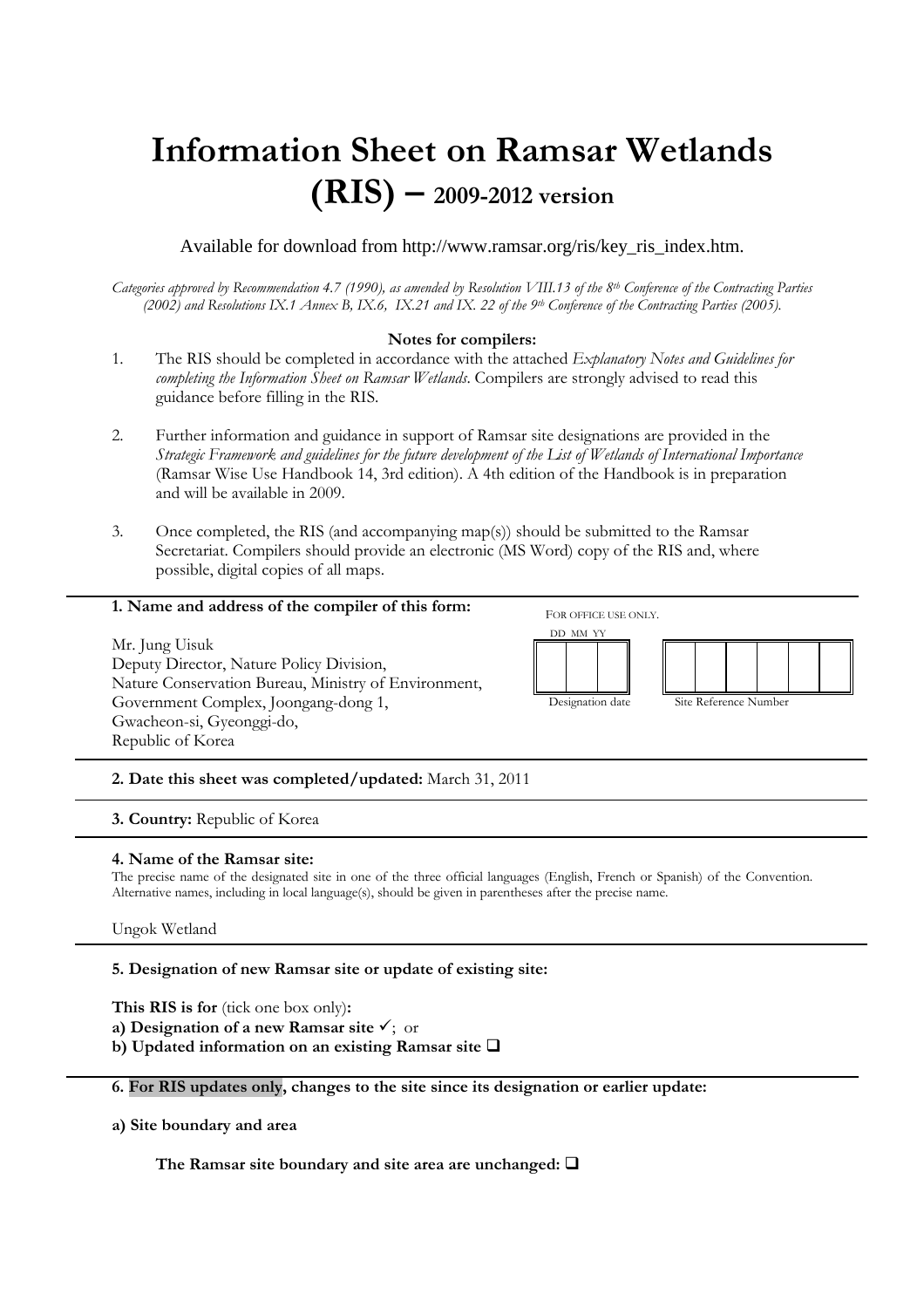or

# **If the site boundary has changed:**

i) the boundary has been delineated more accurately  $\Box$ ; or

ii) the boundary has been extended  $\Box$ ; or

iii) the boundary has been restricted\*\*  $\Box$ 

and/or

# **If the site area has changed:**

i) the area has been measured more accurately  $\Box$ : or

ii) the area has been extended  $\Box$ ; or

iii) the area has been reduced\*\*  $\Box$ 

\*\* **Important note**: If the boundary and/or area of the designated site is being restricted/reduced, the Contracting Party should have followed the procedures established by the Conference of the Parties in the Annex to COP9 Resolution IX.6 and provided a report in line with paragraph 28 of that Annex, prior to the submission of an updated RIS.

# **b) Describe briefly any major changes to the ecological character of the Ramsar site, including in the application of the Criteria, since the previous RIS for the site:**

#### **7. Map of site:**

Refer to Annex III of the *Explanatory Note and Guidelines*, for detailed guidance on provision of suitable maps, including digital maps.

#### **a) A map of the site, with clearly delineated boundaries, is included as:**

i) a hard copy (required for inclusion of site in the Ramsar List):  $\checkmark$ ;

ii) an electronic format (e.g. a JPEG or ArcView image)  $\checkmark$ ;

iii) a GIS file providing geo-referenced site boundary vectors and attribute tables  $\checkmark$ .

## **b) Describe briefly the type of boundary delineation applied:**

e.g. the boundary is the same as an existing protected area (nature reserve, national park, etc.), or follows a catchment boundary, or follows a geopolitical boundary such as a local government jurisdiction, follows physical boundaries such as roads, follows the shoreline of a waterbody, etc.

The boundary of the site follows the Wetland Conservation Area.

**8. Geographical coordinates** (latitude/longitude, in degrees and minutes):

Provide the coordinates of the approximate centre of the site and/or the limits of the site. If the site is composed of more than one separate area, provide coordinates for each of these areas.

Approximate center coordinates of Ungok Lake: 35°27'51.14"N 126°38'24.21"E

Approximate range: North Latitude: 35° 27′ 07″~ 35° 28′ 33″ East Longitude: 126° 37′ 56″~ 126° 39′ 44″

## **9. General location:**

Include in which part of the country and which large administrative region(s) the site lies and the location of the nearest large town.

Jurisdictionally located at 407 Ungok-ri, Asan-myeon, Gochang-gun, North Jeolla Province.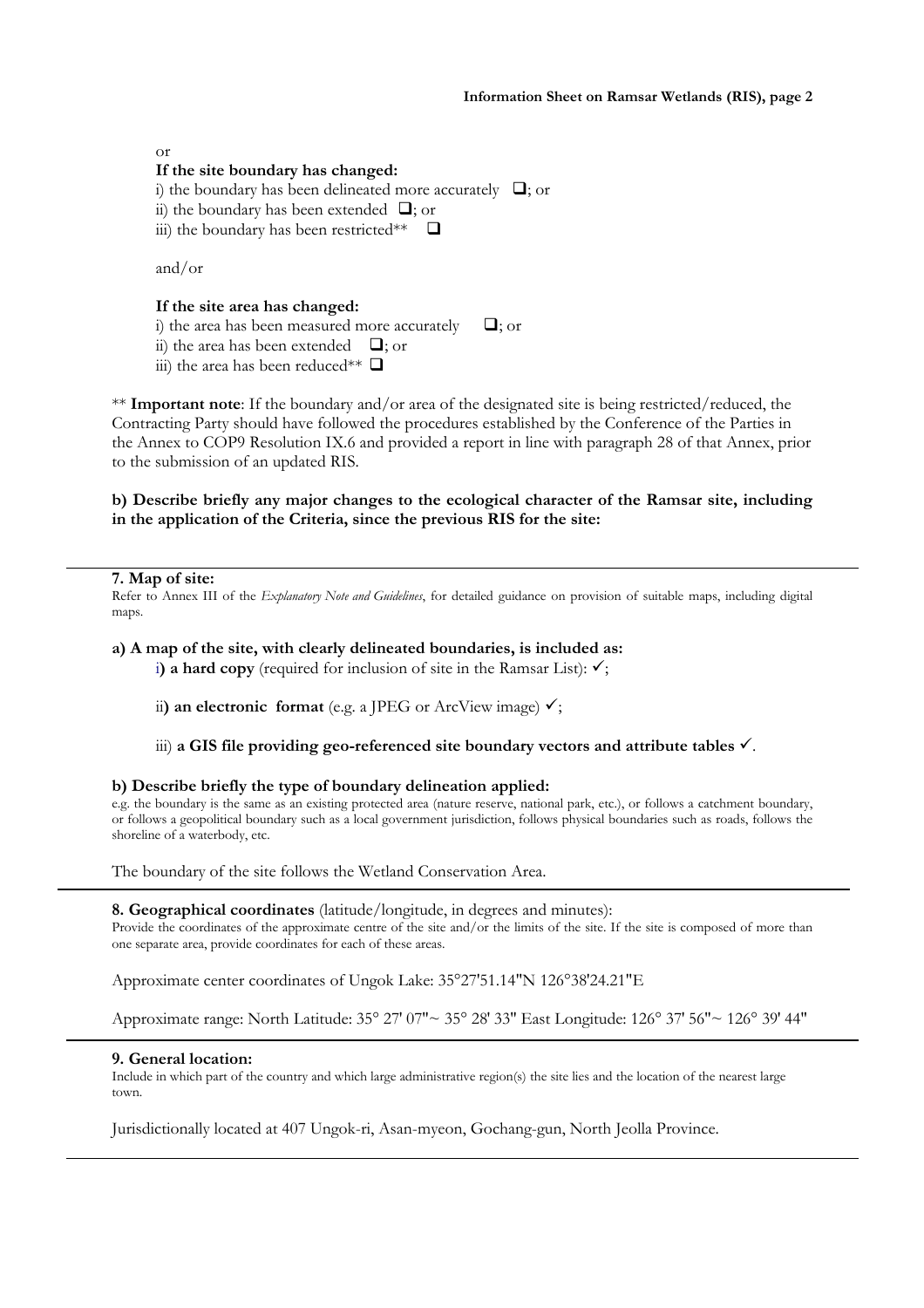**10. Elevation** (in metres: average and/or maximum & minimum): 40 m above sea level

**11. Area:** (in hectares): 179.7 ha

#### **12. General overview of the site:**

Provide a short paragraph giving a summary description of the principal ecological characteristics and importance of the wetland.

Ungok Wetland consists of Ungok Lake and Obaygol low-moor (Obaygol wetland). Obaygol low-moor was used for rice paddy cultivation, overtime the site was completely abandoned. With little human interference, Obaygol low-moor has undergone ecological succession.

Species found here inlcude the Eurasian Otter (*Lutra Lutra*)*,* Leopard Cat (*Felis bengalensis*), Common buzzard (*Buteo buteo)* Chinese Goshawk/Chinese Sparrowhawk (*Accipiter soloensis*) and the Common Kestrel (*Falco tinnunculus*).

#### **13. Ramsar Criteria:**

Tick the box under each Criterion applied to the designation of the Ramsar site. See Annex II of the *Explanatory Notes and Guidelines* for the Criteria and guidelines for their application (adopted by Resolution VII.11). All Criteria which apply should be ticked.

|  |  |  | $1 \cdot 2 \cdot 3 \cdot 4 \cdot 5 \cdot 6 \cdot 7 \cdot 8 \cdot 9$ |
|--|--|--|---------------------------------------------------------------------|
|  |  |  |                                                                     |

#### **14. Justification for the application of each Criterion listed in 13 above:**

Provide justification for each Criterion in turn, clearly identifying to which Criterion the justification applies (see Annex II for guidance on acceptable forms of justification).

## **Criterion 2**

The site supports national and internationally threatened species.

| Common name        | Scientific name                                                 | <b>IUCN</b> | <b>CMS</b> | <b>CITES</b> | National               |  |  |  |  |
|--------------------|-----------------------------------------------------------------|-------------|------------|--------------|------------------------|--|--|--|--|
|                    |                                                                 | status      |            |              | status                 |  |  |  |  |
| Eurasian Otter     | Lutra Lutra                                                     | NT          |            | App I        | $ED$ Level $I1$        |  |  |  |  |
| Leopard Cat        | Felis bengalensis/<br>Prionailurus bengalensis                  | LC          |            | AppII        | ED<br>Level<br>$\Pi^2$ |  |  |  |  |
| Chinese Water Deer | Hydropotes inermis                                              | VU          |            |              |                        |  |  |  |  |
| Seoul Frog         | Pelophylax chosenicus/<br>formerly called<br>Rana nigromaculata | VU          |            |              |                        |  |  |  |  |

**15. Biogeography** (required when Criteria 1 and/or 3 and /or certain applications of Criterion 2 are applied to the designation):

Name the relevant biogeographic region that includes the Ramsar site, and identify the biogeographic regionalisation system that has been applied.

#### **a) biogeographic region:**

 $\overline{a}$ 

Holarctic floristic kingdom –East Asiatic Floristic Region

**b) biogeographic regionalisation scheme** (include reference citation):

 $<sup>1</sup>$  Designated by the Ministry of Environment as endangered, level I refers to level of endangerment</sup>

<sup>2</sup> Designated by the Ministry of Environment as endangered, level II refers to level of endangerment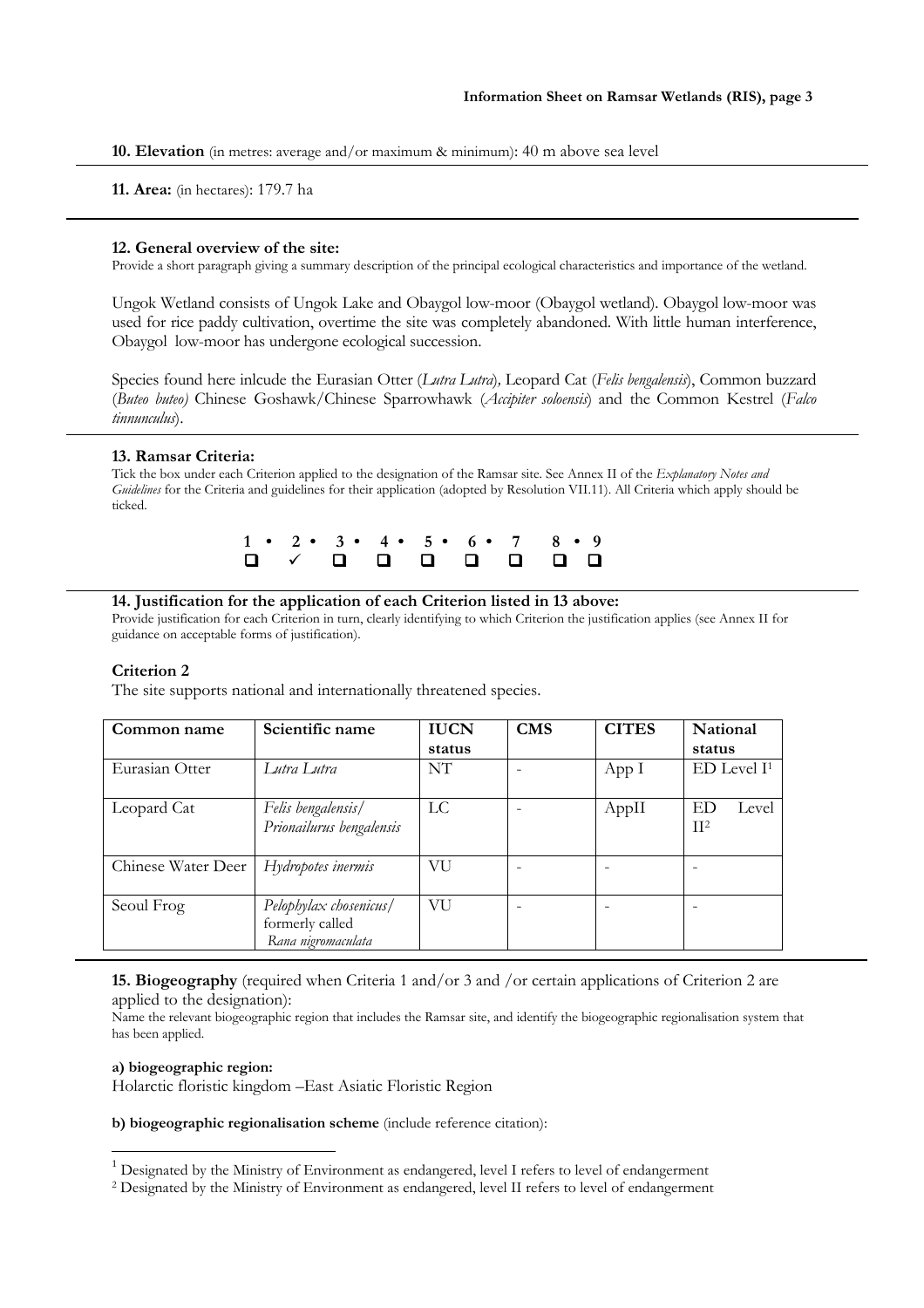Yoshoka, K. 1973. Plant Geography. pp.10~19. Konglip Publishing Co., Tokyo. Yamazaki, T. 1983. Outline of Biology (Higher Plants A1), pp.79-96. Nakayama Sho. Tokyo.

#### **16. Physical features of the site:**

Describe, as appropriate, the geology, geomorphology; origins - natural or artificial; hydrology; soil type; water quality; water depth, water permanence; fluctuations in water level; tidal variations; downstream area; general climate, etc.

## **Geology, soil and hydrology**

The surroundings of Ungok Wetland consists of rhyolite, tuff, granitite, and blastoporphyritic granite. Rhyolite and tuff erupted during the Cretaceous period and granitite and blastoporphyritic granite formed during the Jurassic period of the mid Mesozoic Era.

The soil is mostly inorganic and has a large amount of water. The substrate beneath the soil is impermeable and plays a role in preserving water.

When the water level increases in Ungok Lake, various wetlands and swamps are created in the surrounding areas of Ungok Wetland. Crossed basin provides hydrogeomorphological conditions, favourable for retaining water. Heavy snowfall during winter helps to maintain moist soil conditions throughout the year.

#### **Climate** (Data for 49 years 1960~2009)

According to Köppen Climate Classification System, Ungok Wetland is subtropical (Cf). Average annual temperature: 13.5 °C, average temperature of the coldest month: 0.3 °C (January), average temperature of the hottest month: 26.2°C (August), average annual precipitation: 1,249.7mm, and average annual wind speed: 2.2m/s. Source: Gwangju Weather Station.

## **17. Physical features of the catchment area:**

Describe the surface area, general geology and geomorphological features, general soil types, and climate (including climate type). Same as 16

#### **18. Hydrological values:**

Describe the functions and values of the wetland in groundwater recharge, flood control, sediment trapping, shoreline stabilization, etc.

Water in Ungok Wetland is categorized into three types: 1) spring water from beneath the ground, 2) surface water and 3) snowmelt runoff.

Diverse vegetation communities in the wetland play a key role in retaining water. They act as a buffer to prevent ecosystem being damaged during localized torrential rainfall. Permeable weathering soil around the wetland is suitable for retaining water.

#### **19. Wetland Types**

#### **a) presence:**

Circle or underline the applicable codes for the wetland types of the Ramsar "Classification System for Wetland Type" present in the Ramsar site. Descriptions of each wetland type code are provided in Annex I of the *Explanatory Notes & Guidelines*.

| Marine/coastal: A • B • C • D • E • F • G • H • I • J • K • Zk(a)                           |                                                             |  |  |  |  |  |  |  |  |  |  |  |  |
|---------------------------------------------------------------------------------------------|-------------------------------------------------------------|--|--|--|--|--|--|--|--|--|--|--|--|
| Inland: L • M • N • $\mathbb{Q}$ • P • Q • R • Sp • Ss • Tp Ts • $\mathbb{U}$ • Va •        | $Vt \cdot W \cdot Xf \cdot Xp \cdot Y \cdot Zg \cdot Zk(b)$ |  |  |  |  |  |  |  |  |  |  |  |  |
| Human-made: $1 \cdot 2 \cdot 3 \cdot 4 \cdot 5 \cdot 6 \cdot 7 \cdot 8 \cdot 9 \cdot 2k(c)$ |                                                             |  |  |  |  |  |  |  |  |  |  |  |  |

**b) dominance:**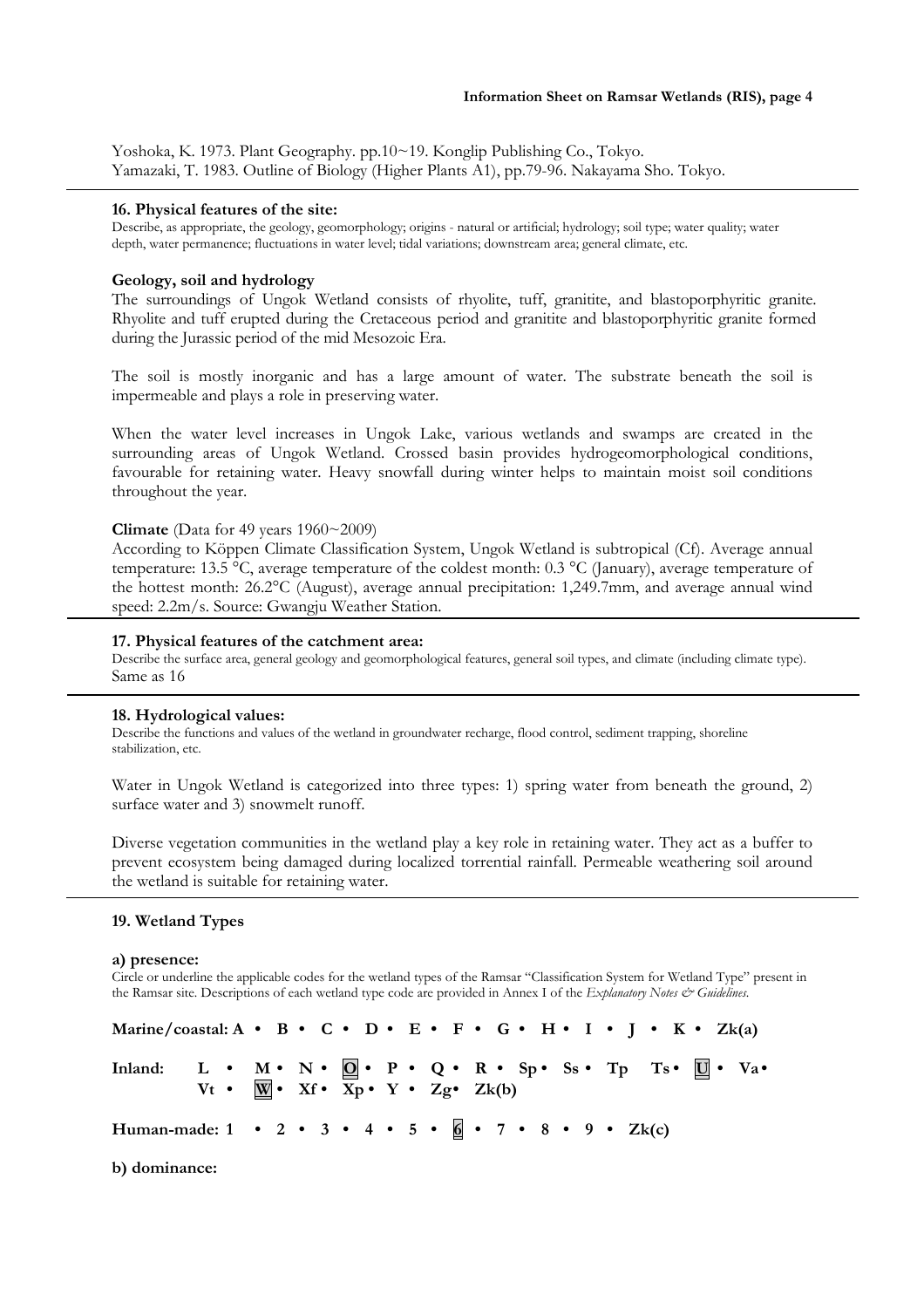List the wetland types identified in a) above in order of their dominance (by area) in the Ramsar site, starting with the wetland type with the largest area.

 $W > 6 > 0 > U$ 

#### **20. General ecological features:**

Provide further description, as appropriate, of the main habitats, vegetation types, plant and animal communities present in the Ramsar site, and the ecosystem services of the site and the benefits derived from them.

#### **Flora**

459 kinds of Tracheophytes are distributed throughout Ungok Wetland in Gochang-gun, North Jeolla Province. They are categorized into 107 families, 287 genera, 399 species, 1subspecies, 3 forma and 56 varieties.

There are various vegetation communities such as *Salix koreensis, Carex dimorpholepis, Carex neurocarpa, Scirpus fluviatilis, Carex dispalata, Penthorum chinense,* and *Persicaria nodosa.* 

Many kinds of plants and diverse vegetation communities live in Ungok Wetland. Obaygol wetland is a relatively small area, however has diverse ecological landscapes. It is home to many kinds of plant communities and animals, a condition maintained by the wetlands capacity to reserve water. *Salix koreensis* and *Populus tomentiglandulosa* makes up 44% of wetland plants, it is found in Obaygol wetland and in surround forest areas.

#### **Mammals**

Apart from the species mentioned in criteria 2, there are 4 orders, 9 families, and 11species, examples include, Japanese Mole (*Mogera wogura*) Ussuri Shrew (*Crocidura lasiura*)*,* Racoon Dog (*Nyctereutes procyonoides),*  Siberian Weasel (*Mustela sibirica*)*,* Wild Boar *(Sus scrofa), Sciurus vulgaris,* Striped Field Mouse (*Apodemus agrarius)*  and the Eurasian Harvest Mouse (*Micromys minutus*).

## **Birds**

48 kinds of birds are found here, a few species are listed in section 22.

## **Amphibians**

Amphibians include: Oriental Fire-bellied Toad *(Bombina orientalis),* Seoul Frog *(Pelophylax chosenicus/Rana nigromaculata*, Japanese Wrinkled Frog (*Glandirana rugosa*) and American Bullfrog (Lithobates catesbeianus/*Rana catesbeiana*).

## **Reptiles**

Reptiles include: Tsushima Ground Skink (*Scincella vandenburghi*/*Leiolopisma laterale*), Mountain Grass Lizard (*Takydromus wolteri*)*,* Dione Ratsnake (*Elaphe dione*)*, Natrix tigrina lateralis,* and *Agkistodon ussuriensis* .

#### **21. Noteworthy flora:**

Provide additional information on particular species and why they are noteworthy (expanding as necessary on information provided in 14, Justification for the application of the Criteria) indicating, e.g., which species/communities are unique, rare, endangered or biogeographically important, etc. *Do not include here taxonomic lists of species present – these may be supplied as supplementary information to the RIS.* 

*Penthorum chinense* is a species protected by the Korea Forest Service, under a seperate classification from national status and Natural Monument.

Other plant species include: Wood Fern (*Dryopteris gymnophylla) Sagittaria aginashi, Pseudoraphis ukishiba, Lilium distichum,* Iris ensata var., *Chloranthus japinocus, Salix glandulosa, Betula schmidtii,* Chinese Cork Oak (*Quercus variabili), Penthorum chinense, Mallotus japonicas, lex macropoda, Grewia biloba* var.*,* Yellow Floatingheart, (*Nymphoides peltata) Veronica tenella, Utricularia pilosa, Scabiosa mansenensis, Meliosma oldhamii, Artemisia viridissima, Glyceria leptolepis, Carex arenicola,* Korean Sweetheart Tree (*Euscaphis japonica)*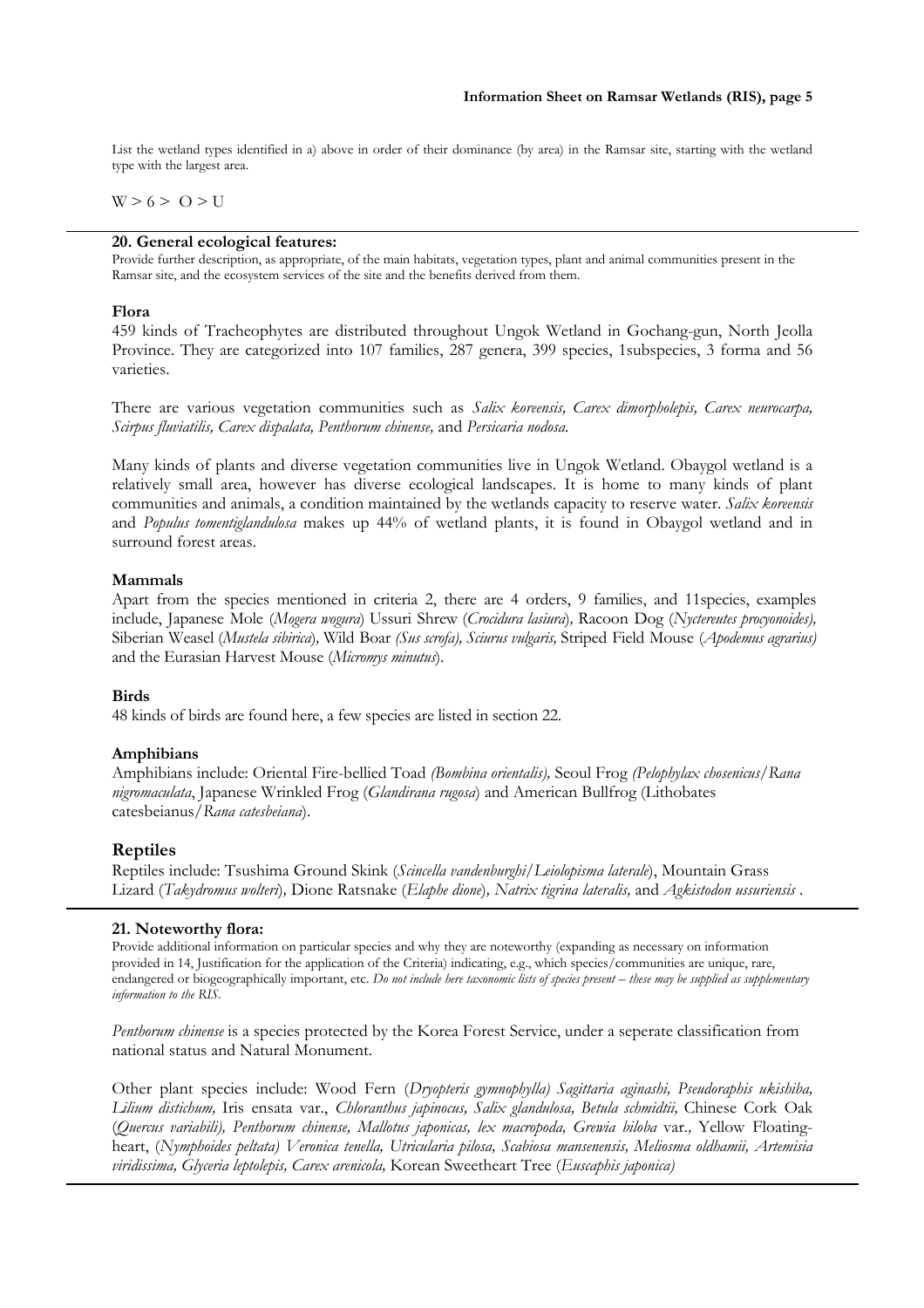## **22. Noteworthy fauna:**

Provide additional information on particular species and why they are noteworthy (expanding as necessary on information provided in 14. Justification for the application of the Criteria) indicating, e.g., which species/communities are unique, rare, endangered or biogeographically important, etc., including count data. *Do not include here taxonomic lists of species present – these may be supplied as supplementary information to the RIS.*

| Common name | Scientific  | <b>IUCN</b> | <b>CMS</b> | <b>CITES</b> | National | Natural               |
|-------------|-------------|-------------|------------|--------------|----------|-----------------------|
|             | name        | status      |            |              | status   | Monument <sup>3</sup> |
| Common      | Buteo buteo | <b>LC</b>   |            |              | ED Level |                       |
| buzzard     |             |             |            |              | П        |                       |
| Common      | Falco       | LC          |            |              | ED Level |                       |
| Kestrel     | tinnunculus |             |            |              | П        |                       |
|             |             |             |            |              |          |                       |
| Chinese     | Accipiter   | LC          | -          |              |          |                       |
| Goshawk/    | soloensis   |             |            |              |          |                       |
| Chinese     |             |             |            |              |          |                       |
| Sparrowhawk |             |             |            |              |          |                       |

Table lists some species considered to be nationally important.

# **23. Social and cultural values:**

 $\overline{a}$ 

**a)** Describe if the site has any general social and/or cultural values e.g., fisheries production, forestry, religious importance, archaeological sites, social relations with the wetland, etc. Distinguish between historical/archaeological/religious significance and current socio-economic values:

The surrounding area of Ungok Wetland has Gochang Dolmen Sites<sup>4</sup> , the biggest dolmen community in Asia. A Dolmen Site is thought to be home to human beings who lived by hunting and gathering during prehistoric times. Gochang Dolmen Sites have been registered as World Heritage (C-977) in 2000. Ungok Wetland has a significant meaning for its close relation to the history of human beings dating thousands of years.

**b)** Is the site considered of international importance for holding, in addition to relevant ecological values, examples of significant cultural values, whether material or non-material, linked to its origin, conservation and/or ecological functioning?

If Yes, tick the box  $\Box$  and describe this importance under one or more of the following categories:

- i) sites which provide a model of wetland wise use, demonstrating the application of traditional knowledge and methods of management and use that maintain the ecological character of the wetland:
- ii) sites which have exceptional cultural traditions or records of former civilizations that have influenced the ecological character of the wetland:
- iii) sites where the ecological character of the wetland depends on the interaction with local communities or indigenous peoples:

<sup>&</sup>lt;sup>3</sup> Natural Monument refers to those species considered to be linked with Korean cultural heritage and is thus protected under National Law.

<sup>&</sup>lt;sup>4</sup> Dolmen Sites refer to Neolithic stone formations consisting of a horizontal stone supported by several vertical stones.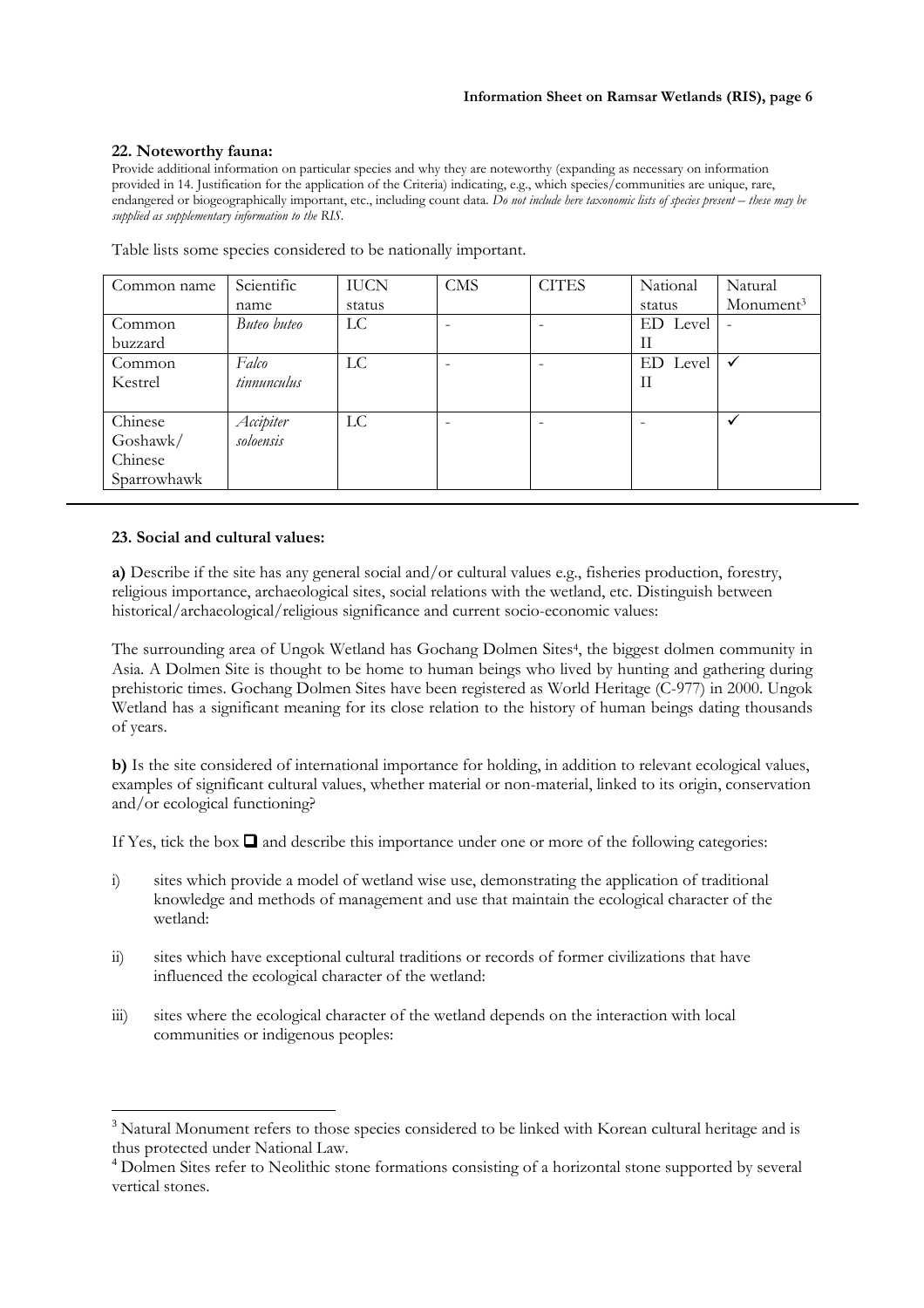iv) sites where relevant non-material values such as sacred sites are present and their existence is strongly linked with the maintenance of the ecological character of the wetland:

# **24. Land tenure/ownership:**

a) within the Ramsar site: Owned by the government: 15.5% Owned by the local government: 0.3% Private: 84.2%

b) in the surrounding area: Owned by the government: 7% Owned by the local government: 14% Private: 79%

# **25. Current land (including water) use:**

a) within the Ramsar site:

A part of the site was designated as an 'Electric Source Development Area' under the Electric Source Development Promotion Act. The amount and quality of water is being managed in order to supply water for Yeonggwang Nuclear Power Plant. In addition, a part of Ungok Wetland was designated as an 'Agricultural Conservation Land' under the Agricultural Land Act.

b) in the surroundings/catchment:

The surroundings of Ungok Wetland is mostly natural forest. Dolmen World Heritage Site is located here. It is designated and managed as Cultural Properties Protection Areas.

# **26. Factors (past, present or potential) adversely affecting the site's ecological character, including changes in land (including water) use and development projects:**

a) within the Ramsar site:

Ungok Wetland used to be a farmland and thus in the past, the ecosystem was disturbed. However, now it is undergoing natural succession after having been neglected for a long time. Efforts are made to minimize ecological interference.

b) in the surrounding area: N/A

#### **27. Conservation measures taken:**

**a)** List national and/or international category and legal status of protected areas, including boundary relationships with the Ramsar site:

In particular, if the site is partly or wholly a World Heritage Site and/or a UNESCO Biosphere Reserve, please give the names of the site under these designations.

National category: Wetland Conservation Area (11th March 2011) (Partly) Electric Source Development Area (Partly) Agricultural Conservation Land Area.

**b)** If appropriate, list the IUCN (1994) protected areas category/ies which apply to the site (tick the box or boxes as appropriate):

Ia  $\Box$ ;Ib  $\Box$ ; II  $\Box$ ;III  $\Box$ ;IV  $\Box$ ; V  $\Box$ ; VI  $\Box$ 

**c)** Does an officially approved management plan exist; and is it being implemented?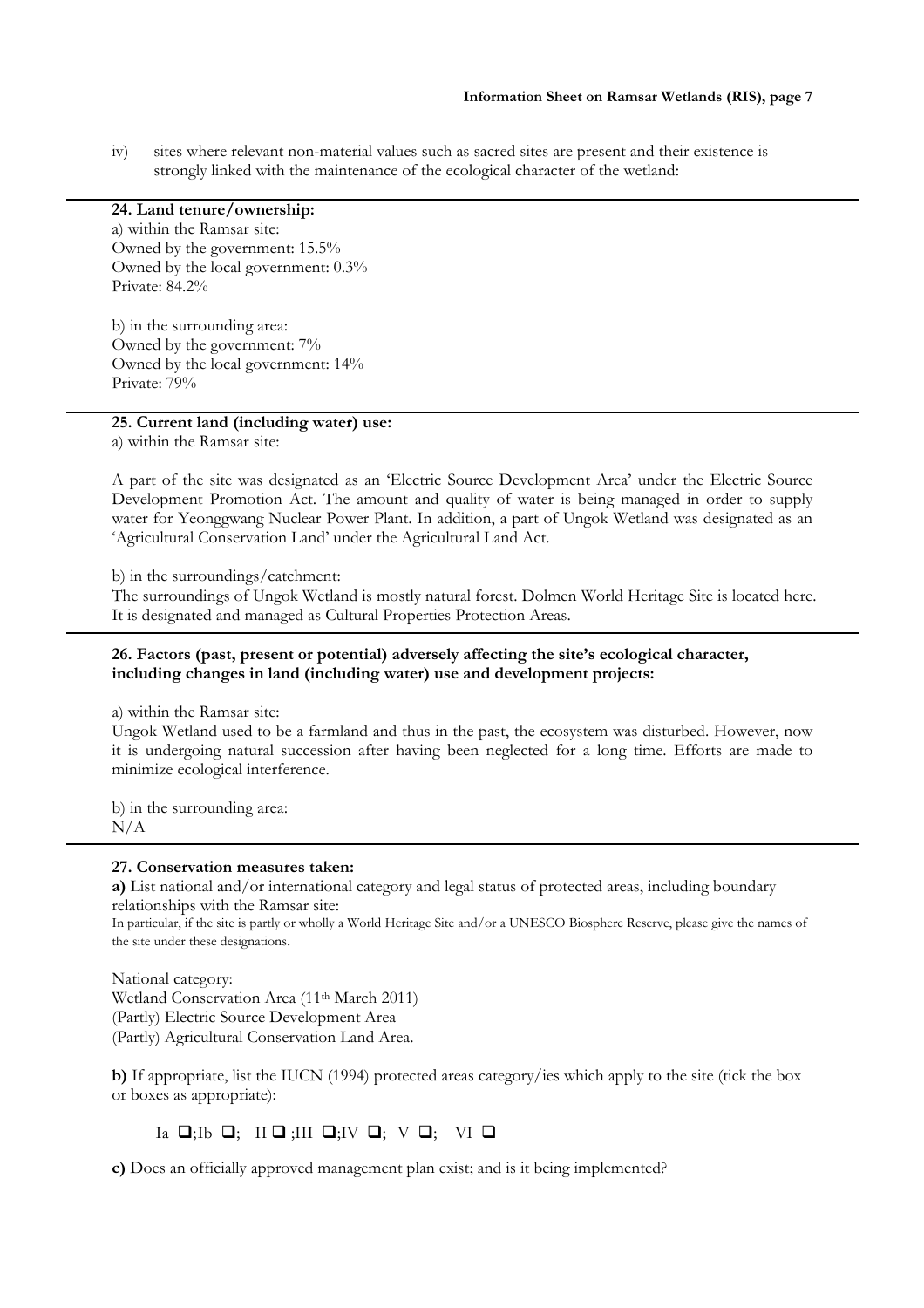# N/A

## **d)** Describe any other current management practices:

A plan for wetland protection and management is now being established. Designation as a UNESCO Biosphere Reserve is now being proposed.

Restoring ecosystems in affected areas, in the site and surrounding the site. The basic plan for restoration and primary survey was established in September 2009.

#### **28. Conservation measures proposed but not yet implemented:**

e.g. management plan in preparation; official proposal as a legally protected area, etc.

#### UNESCO Biosphere Reserve is now being proposed.

#### **29. Current scientific research and facilities:**

e.g., details of current research projects, including biodiversity monitoring; existence of a field research station, etc. N/A

#### **30. Current communications, education and public awareness (CEPA) activities related to or benefiting the site:**

e.g. visitors' centre, observation hides and nature trails, information booklets, facilities for school visits, etc.

We are promoting the values of wetland through various programs such as an eco trail connected to the educational course of Dolmen World Heritage and Jilmajae 100-ri trail. They are being constructed to educate visitors about wetland flora and fauna in Ungok Wetland.

#### **31. Current recreation and tourism:**

State if the wetland is used for recreation/tourism; indicate type(s) and their frequency/intensity.

The number of visitors to Ungok Wetland and to the adjacent Dolmen Site is increasing every year. Annual visitors: 48,000 people in 2008, 139,000 in 2009.

#### **32. Jurisdiction:**

Include territorial, e.g. state/region, and functional/sectoral, e.g. Dept of Agriculture/Dept. of Environment, etc.

## Territorial jurisdiction: Gochang-gun Office

Functional jurisdiction: Ministry of Environment, Ministry of Strategy and Finance, Ministry of Land, Transport and Maritime Affairs, Cultural Heritage Administration of Korea

## **33. Management authority:**

Provide the name and address of the local office(s) of the agency(ies) or organisation(s) directly responsible for managing the wetland. Wherever possible provide also the title and/or name of the person or persons in this office with responsibility for the wetland.

Department of Nature Environment, Jeonju Regional Environmental Agency, Ministry of Environment

- Address: 104, Heemang2-gil, Wansan-gu, Jeonju-si, North Jeolla Province
- Postcode: 560-870
- Tel: +82-63-270-1851
- Email: jinubaek@me.go.kr

#### Department of Environment and Hygiene, Gochang-gun Office

- Address: 275-3, Gyochon-ri, Gochang-eup, Gochang-gun, North Jeolla Province
- Postcode: 585-801
- Tel: +82-63-560-2316
- Email: hyki2254@korea.kr